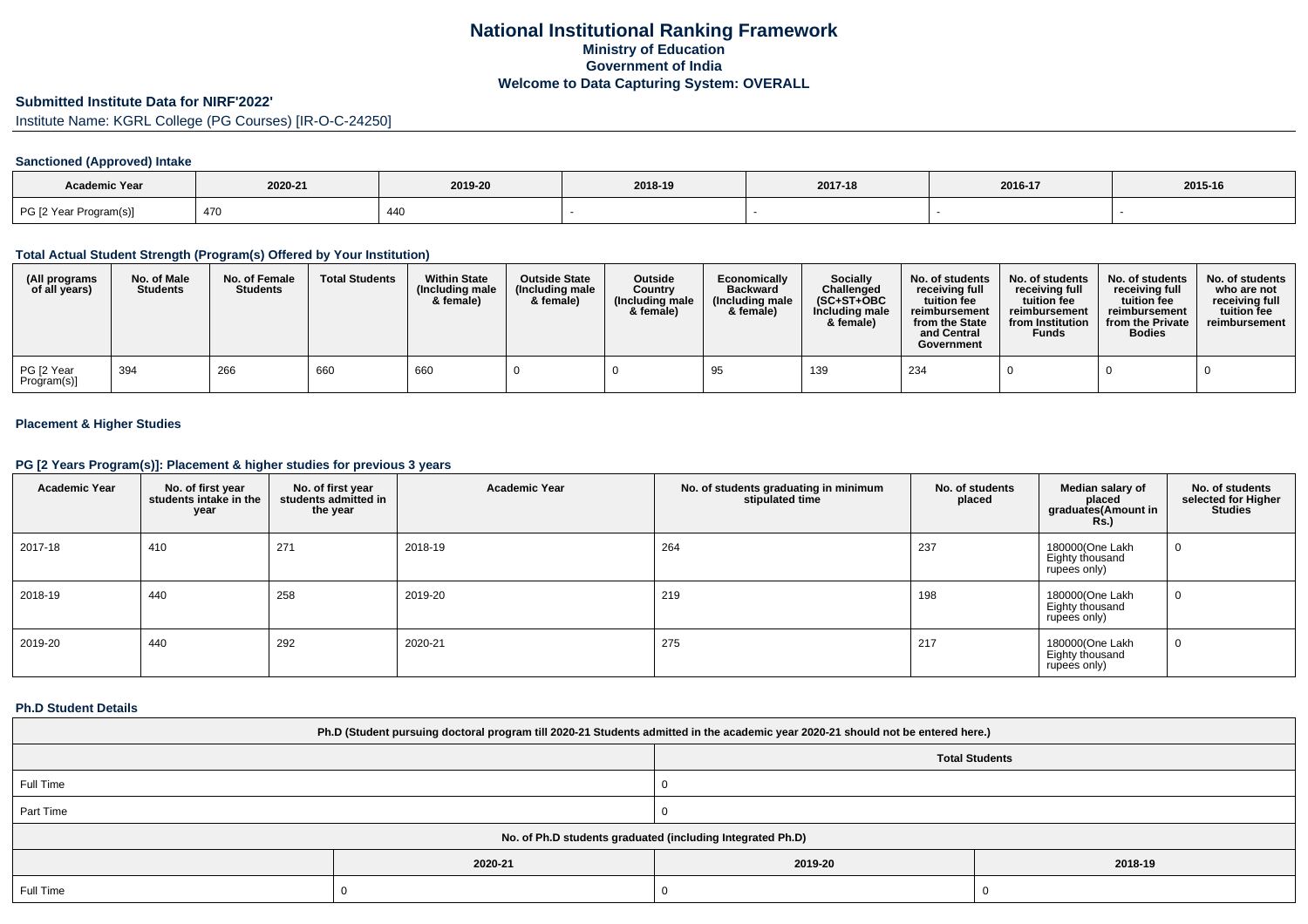| Part Time                                                                                                                        |                    |  |  |  |  |
|----------------------------------------------------------------------------------------------------------------------------------|--------------------|--|--|--|--|
| PG (Student pursuing MD/MS/DNB program till 2020-21 Students admitted in the academic year 2021 - 22 should not be entered here) |                    |  |  |  |  |
|                                                                                                                                  |                    |  |  |  |  |
| No. of students Graduating in PG (MD/MS/DNB) program                                                                             |                    |  |  |  |  |
| 2020-21                                                                                                                          | 2019-20<br>2018-19 |  |  |  |  |
|                                                                                                                                  |                    |  |  |  |  |

## **Online Education**

| I. Does all programs/courses were completed on time.                                            |                                                                                       | Yes                                                                            |                                                |  |  |
|-------------------------------------------------------------------------------------------------|---------------------------------------------------------------------------------------|--------------------------------------------------------------------------------|------------------------------------------------|--|--|
| 2. Measures taken to complete the syllabus of courses and programs.                             |                                                                                       | off line and on line teaching methods to complete the syllabus                 |                                                |  |  |
| 3. The period of delay in completion of syllabus (in months).                                   |                                                                                       |                                                                                |                                                |  |  |
| 4. The period of delay in conducting exams (in months).                                         |                                                                                       |                                                                                |                                                |  |  |
| <b>Portal Name</b>                                                                              | No. of students offered online courses which have credit<br>transferred to transcript | Total no, of online courses which have credit transferred<br>to the transcript | Total no. of credits transferred to transcript |  |  |
| Swayam                                                                                          |                                                                                       |                                                                                |                                                |  |  |
| 5. No. of courses developed and available online on Swayam platform by your institution faculty |                                                                                       |                                                                                |                                                |  |  |

# **Financial Resources: Utilised Amount for the Capital expenditure for previous 3 years**

| <b>Academic Year</b>                                                                                 | 2020-21                                                                         | 2019-20                                                                 | 2018-19                                                                            |  |  |  |
|------------------------------------------------------------------------------------------------------|---------------------------------------------------------------------------------|-------------------------------------------------------------------------|------------------------------------------------------------------------------------|--|--|--|
|                                                                                                      | <b>Utilised Amount</b>                                                          | <b>Utilised Amount</b>                                                  | <b>Utilised Amount</b>                                                             |  |  |  |
| Annual Capital Expenditure on Academic Activities and Resources (excluding expenditure on buildings) |                                                                                 |                                                                         |                                                                                    |  |  |  |
| Library                                                                                              | 135000 (One lakh thirty five thousand rupees only)                              | 115396 (One lakh fifteen thousand three hundred ninety six<br>only)     | 9326 (Nine thousand three hundred twenty six only)                                 |  |  |  |
| New Equipment for Laboratories                                                                       | 152500 (One lakh fifty two thousand five hundred only)                          | 145988 (One lakh forty five thousand nine hundred eighty eight<br>only) | 128231 (One lakh twenty eight thousand two hundred thirty<br>one only)             |  |  |  |
| <b>Engineering Workshops</b>                                                                         | $0$ (zero)                                                                      | $0$ (zero)                                                              | 0 (zero)                                                                           |  |  |  |
| Other expenditure on creation of Capital Assets (excluding<br>expenditure on Land and Building)      | 965575 (Nine lakh sixty five thousand five hundred seventy five<br>rupees only) | 946690 (Nine lakh forty six thousand six hundred ninety rupees<br>only) | 4780382 (Forty seven lakh eighty thousand three hundred<br>eighty two rupees only) |  |  |  |

# **Financial Resources: Utilised Amount for the Operational expenditure for previous 3 years**

| <b>Academic Year</b>                                                                                                                                                                            | 2020-21                                                                                | 2019-20                                                                       | 2018-19                                                                              |  |  |
|-------------------------------------------------------------------------------------------------------------------------------------------------------------------------------------------------|----------------------------------------------------------------------------------------|-------------------------------------------------------------------------------|--------------------------------------------------------------------------------------|--|--|
|                                                                                                                                                                                                 | <b>Utilised Amount</b>                                                                 | <b>Utilised Amount</b>                                                        | <b>Utilised Amount</b>                                                               |  |  |
| <b>Annual Operational Expenditure</b>                                                                                                                                                           |                                                                                        |                                                                               |                                                                                      |  |  |
| Salaries (Teaching and Non Teaching staff)                                                                                                                                                      | 6442848 (Sixty four lakhs forty two thousand eight hundred<br>forty eight rupees only) | 6503401 (Sixty five lakhs three thousand four hundred and one<br>rupees only) | 3221691 (Thirty two lakhs twenty one thousand six hundred<br>ninety one rupees only) |  |  |
| Maintenance of Academic Infrastructure or consumables and<br>other running expenditures (excluding maintenance of hostels<br>and allied services, rent of the building, depreciation cost, etc) | 5000 (Five thousand only)                                                              | 5000 (Five thousand only)                                                     | 5000 (Five thousand only)                                                            |  |  |
| Seminars/Conferences/Workshops                                                                                                                                                                  | 5500 (Five thousand five hundred only)                                                 | 4770 (Four thousand seven hundred seventy only)                               | 5766 (Five thousand seven hundred sixty six only)                                    |  |  |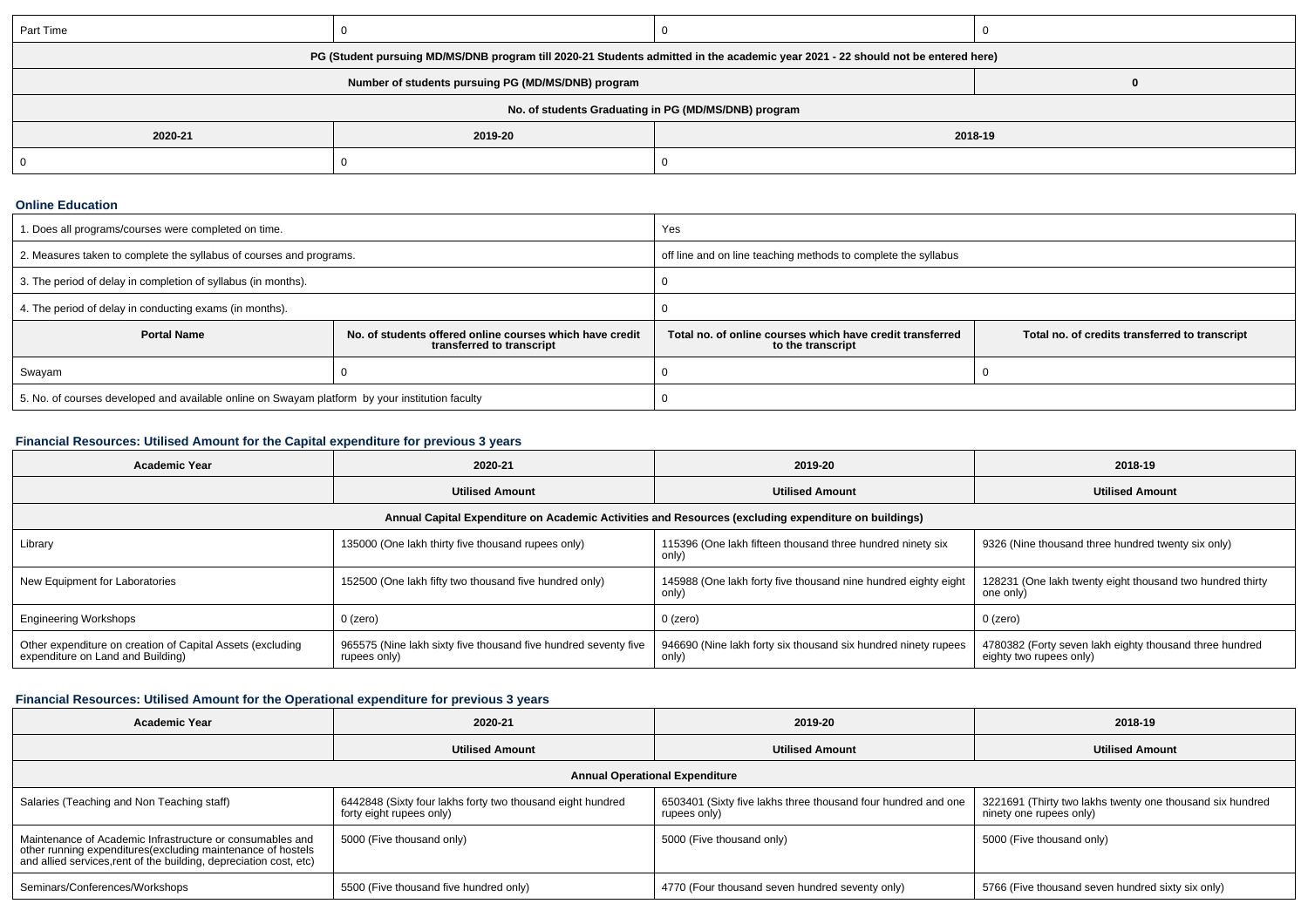|  | ۰ |
|--|---|
|  |   |
|  |   |
|  |   |

| Calendar year            | 2020 | 2019 | 2018 |
|--------------------------|------|------|------|
| No. of Patents Published |      |      |      |
| No. of Patents Granted   |      |      |      |

# **Sponsored Research Details**

| <b>Financial Year</b>                    | 2020-21 | 2019-20 | 2018-19 |
|------------------------------------------|---------|---------|---------|
| Total no. of Sponsored Projects          |         |         |         |
| Total no. of Funding Agencies            |         |         |         |
| Total Amount Received (Amount in Rupees) |         |         |         |
| Amount Received in Words                 | Zero    | Zero    | Zero    |

# **Consultancy Project Details**

| <b>Financial Year</b>                    | 2020-21 | 2019-20 | 2018-19 |
|------------------------------------------|---------|---------|---------|
| Total no. of Consultancy Projects        |         |         |         |
| Total no. of Client Organizations        |         |         |         |
| Total Amount Received (Amount in Rupees) |         |         |         |
| Amount Received in Words                 | Zero    | Zero    | Zero    |

# **Executive Development Program/Management Development Programs**

| <b>Financial Year</b>                                                             | 2020-21     | 2019-20               | 2018-19 |
|-----------------------------------------------------------------------------------|-------------|-----------------------|---------|
| Total no. of Executive Development Programs/ Management<br>Development Programs   | $\mathbf b$ |                       |         |
| Total no. of Participants                                                         | 680         | 1040                  |         |
| Total Annual Earnings (Amount in Rupees)(Excluding Lodging<br>& Boarding Charges) | $\bf{0}$    | 15000                 |         |
| Total Annual Earnings in Words                                                    | zero        | Fifteen thousand only | Zero    |

# **PCS Facilities: Facilities of physically challenged students**

| 1. Do your institution buildings have Lifts/Ramps?                                                                                                         | Yes, less than 40% of the buildings |
|------------------------------------------------------------------------------------------------------------------------------------------------------------|-------------------------------------|
| 2. Do your institution have provision for walking aids, including wheelchairs and transportation from one building to another for<br>handicapped students? | Yes                                 |
| 3. Do your institution buildings have specially designed toilets for handicapped students?                                                                 | Yes, less than 40% of the buildings |

### **Accreditation**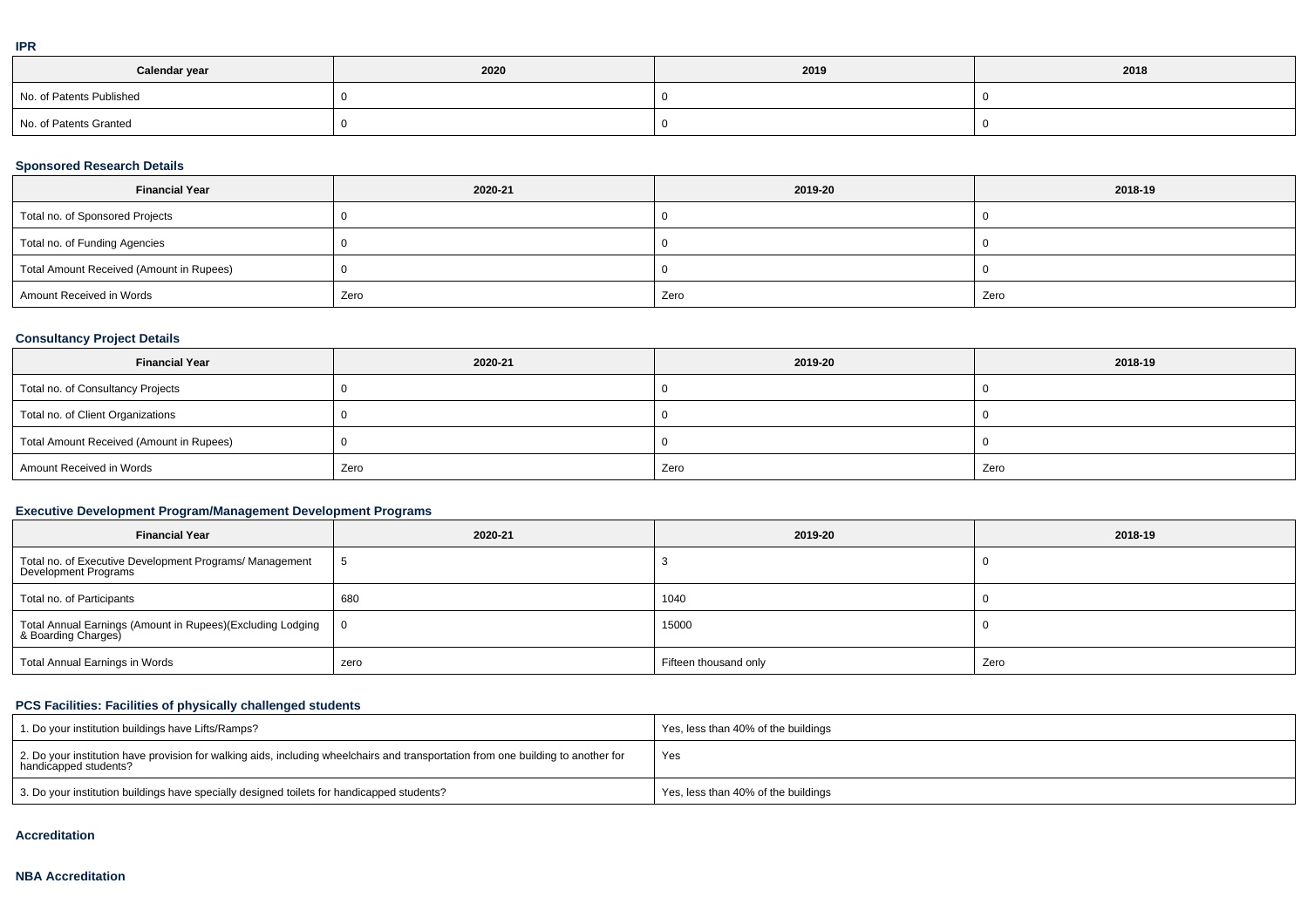| 1. Does your institute have a valid NBA Accreditation? |  |
|--------------------------------------------------------|--|
|                                                        |  |

expression of the contract of the contract of the contract of the contract of the contract of the contract of the contract of the contract of the contract of the contract of the contract of the contract of the contract of

## **NAAC Accreditation**

| 1. Does your institute have a valid NAAC Accreditation? |            | <b>YES</b> |             |  |  |
|---------------------------------------------------------|------------|------------|-------------|--|--|
| Valid from                                              |            | Valid upto | <b>CGPA</b> |  |  |
| 09-08-2019                                              | 08-08-2024 |            | 2.56        |  |  |

# **Faculty Details**

| Srno            | Name                               | Age | Designation                | Gender | Qualification | Experience (In<br>Months) | <b>Currently working</b><br>with institution? | <b>Joining Date</b> | <b>Leaving Date</b>      | <b>Association type</b> |
|-----------------|------------------------------------|-----|----------------------------|--------|---------------|---------------------------|-----------------------------------------------|---------------------|--------------------------|-------------------------|
| $\overline{1}$  | <b>B JEMMY LORNA</b>               | 50  | Associate Professor        | Female | M.A           | 340                       | Yes                                           | 01-07-1993          | $\overline{\phantom{a}}$ | Regular                 |
| $\overline{2}$  | <b>B SRINIDHI</b>                  | 32  | <b>Assistant Professor</b> | Male   | M.Tech        | 88                        | Yes                                           | 11-07-2014          | $\overline{\phantom{a}}$ | Regular                 |
| 3               | <b>BUSHA</b>                       | 27  | <b>Assistant Professor</b> | Female | M.Sc.         | 51                        | Yes                                           | 17-07-2017          | $\sim$                   | Regular                 |
| $\overline{4}$  | <b>B V NARASIMHA</b><br><b>ROY</b> | 44  | Associate Professor        | Male   | M. Phil       | 228                       | Yes                                           | 01-10-2002          | $\overline{\phantom{a}}$ | Regular                 |
| $5\overline{5}$ | CH B B SWETHA                      | 29  | Assistant Professor        | Female | <b>MCA</b>    | 46                        | Yes                                           | 09-07-2018          | $\overline{\phantom{a}}$ | Regular                 |
| 6               | D Gayathri                         | 36  | Associate Professor        | Female | M.Tech        | 144                       | Yes                                           | 24-06-2019          | $\overline{\phantom{a}}$ | Regular                 |
| $\overline{7}$  | Dr CH VINODA<br><b>RAO</b>         | 46  | Professor                  | Male   | Ph.D          | 280                       | Yes                                           | 11-07-2008          | $\sim$                   | Regular                 |
| 8               | <b>G E P CHANDRA</b>               | 57  | Associate Professor        | Male   | M.A           | 349                       | Yes                                           | 19-10-1992          | $\overline{\phantom{a}}$ | Regular                 |
| 9               | <b>G SAI SUGREEV</b>               | 26  | <b>Assistant Professor</b> | Male   | <b>MBA</b>    | 51                        | Yes                                           | 06-07-2017          | $\overline{\phantom{a}}$ | Regular                 |
| 10              | <b>G V NAGESWARA</b><br><b>RAO</b> | 34  | Associate Professor        | Male   | M.Sc.         | 132                       | Yes                                           | 22-11-2010          | $\overline{\phantom{a}}$ | Regular                 |
| 11              | G VIJAYA KUMAR                     | 30  | <b>Assistant Professor</b> | Male   | M.Sc.         | 75                        | Yes                                           | 20-08-2015          | $\sim$                   | Regular                 |
| 12              | J LEELA KISHORE                    | 36  | Assistant Professor        | Male   | M.Tech        | 64                        | Yes                                           | 01-07-2016          | $\overline{\phantom{a}}$ | Regular                 |
| 13              | K ESWARA RAO                       | 25  | Assistant Professor        | Male   | M.Sc.         | 46                        | Yes                                           | 13-12-2017          | $\sim$                   | Regular                 |
| 14              | K ISSACK BABU                      | 27  | Assistant Professor        | Male   | <b>MCA</b>    | 54                        | Yes                                           | 06-01-2017          | $\sim$                   | Regular                 |
| 15              | K LAVEEN KUMAR                     | 31  | Associate Professor        | Male   | MBA           | 82                        | Yes                                           | 02-01-2015          | $\sim$                   | Regular                 |
| 16              | <b>K SRIDEVI</b>                   | 46  | <b>Assistant Professor</b> | Female | M.Sc.         | 132                       | Yes                                           | 19-08-2010          | $\overline{\phantom{a}}$ | Regular                 |
| 17              | K SRINIVASA RAO                    | 55  | Associate Professor        | Male   | M.LISc        | 342                       | Yes                                           | 12-04-1993          | $\sim$                   | Regular                 |
| 18              | <b>K SURESH</b>                    | 28  | Assistant Professor        | Male   | MBA           | 47                        | Yes                                           | 01-12-2017          | $\sim$                   | Regular                 |
| 19              | <b>KONDAVEETI</b><br><b>DORCA</b>  | 43  | Associate Professor        | Female | <b>MCA</b>    | 192                       | Yes                                           | 01-10-2005          | $\overline{\phantom{a}}$ | Regular                 |
| 20              | M APPA RAO                         | 42  | <b>Assistant Professor</b> | Male   | <b>MBA</b>    | 47                        | Yes                                           | 01-12-2017          | $\sim$                   | Regular                 |
| 21              | M BUELA NELSON                     | 31  | Assistant Professor        | Female | MBA           | 118                       | Yes                                           | 05-01-2012          | $\overline{\phantom{a}}$ | Regular                 |
| 22              | M N N APPAJI                       | 34  | <b>Assistant Professor</b> | Male   | M.Sc.         | 86                        | Yes                                           | 01-08-2014          | $\sim$                   | Regular                 |
| 23              | N ANIL KUMAR                       | 37  | <b>Assistant Professor</b> | Male   | M.Tech        | 107                       | Yes                                           | 01-12-2012          | $\sim$                   | Regular                 |